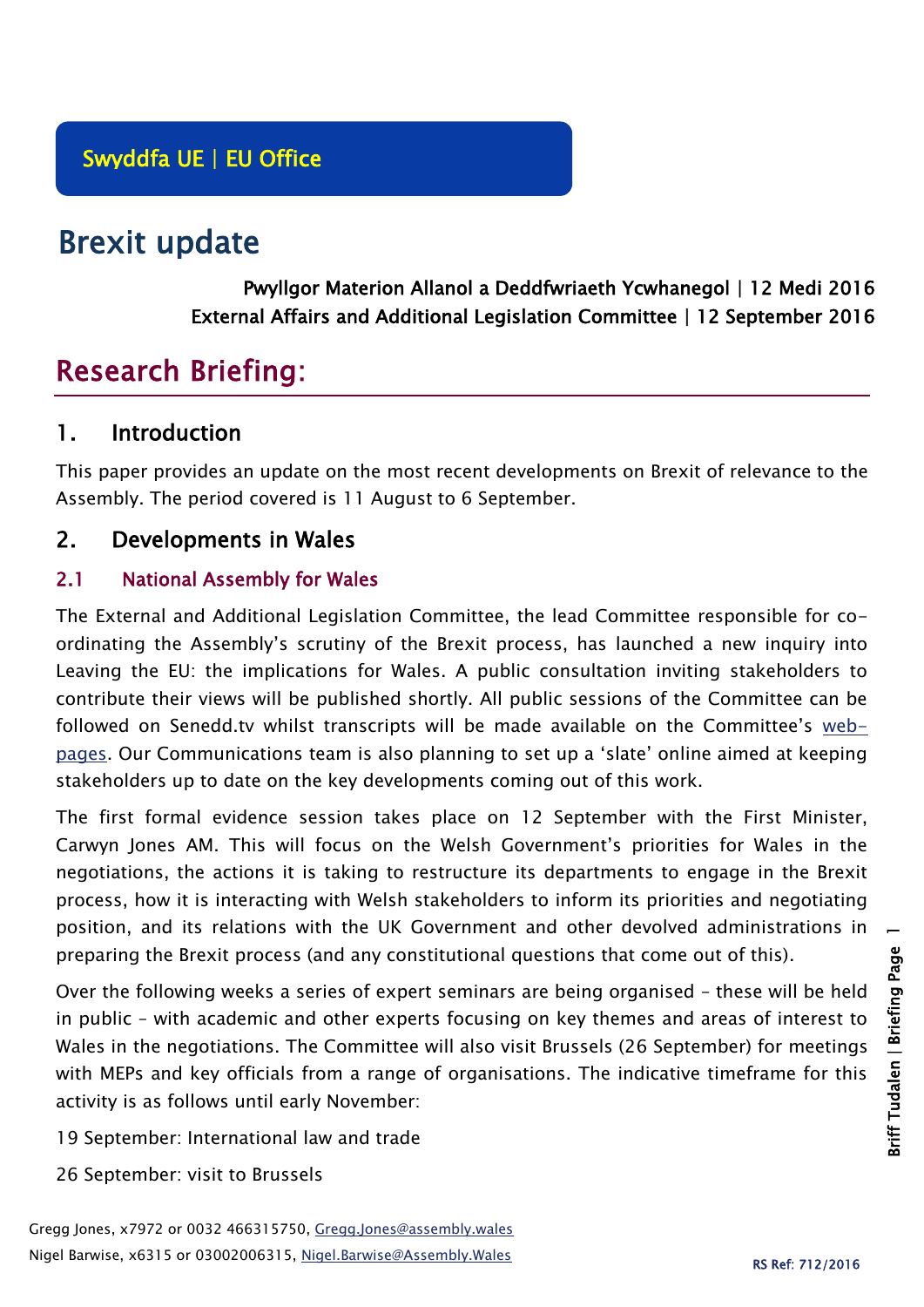3 October: EU funding and finance, including focus on Research and Mobility

- 10 October: Agriculture and fisheries
- 17 October: Environment and marine
- 31 October: Public services

7 November: Intra-UK relations. Scrutiny session with the First Minister

Further sessions are being planned for November/December, including a session with the Welsh MEPs, and will be informed by responses from stakeholders in the consultation, whilst the Committee also plans to undertake visits to London, Ireland and potentially other parts of the UK/EU to inform its work.

The Chair will also host during this period (date to be confirmed but likely to be towards the end of October) the biannual meeting of the EC-UK Forum, which brings together the Chairs of the Committees responsible for EU affairs in the House of Commons, House of Lords, Scottish Parliament, Northern Ireland Assembly and National Assembly for Wales. This meeting will focus on Brexit.

The [Climate Change, Environment and Rural Affairs Committee](http://www.senedd.assembly.wales/mgCommitteeDetails.aspx?ID=444) has launched a new inquiry, in the context of Brexit, to look at [Future of Agricultural and Rural Development Policies in](http://www.senedd.assembly.wales/mgIssueHistoryHome.aspx?IId=15876)  [Wales.](http://www.senedd.assembly.wales/mgIssueHistoryHome.aspx?IId=15876) A public consultation has been launched for stakeholders to submit their thoughts and ideas.

A number of the other Assembly Committees are discussing possible inquiries into Brexit and as these firm up we will include details in this **Brexit Update**.

Finally, officials from the Assembly are in close working contact with officials in the Scottish Parliament, Northern Ireland Assembly, London Assembly, the House of Commons and House of Lords to ensure there is a good information flow on the respective work of these bodies on Brexit and a good common understanding of the priorities and interests arising from the different parts of the UK.

#### 2.2 Welsh Government

On 13 August the First Minister issued a [Statement on the UK Government's announcement](http://gov.wales/newsroom/firstminister/2016/160813eu/?lang=en)  [on EU funds:](http://gov.wales/newsroom/firstminister/2016/160813eu/?lang=en) "While today's announcement is a step in the right direction and provides some reassurance to businesses, organisations and communities currently in receipt of EU funding, it doesn't go far enough".

The First Minister visited the US last week for a five-day programme, under the slogan 'Wales means business', as part of the Welsh Government's approach to attracting inward investment into Wales of the Welsh Government's approach to attracting inward investment into Wales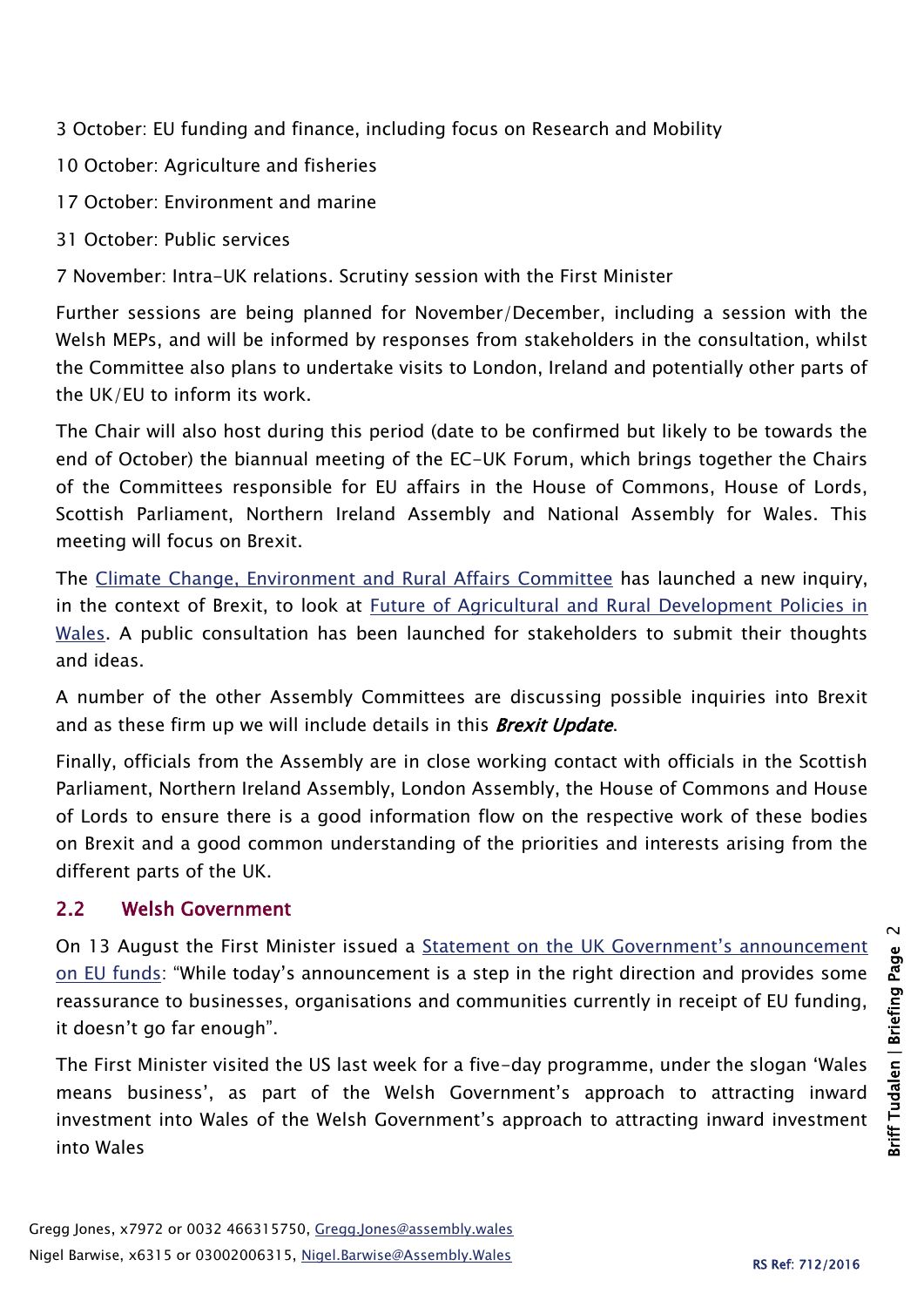The new Cabinet Sub-Committee on European Transition established by the Welsh Government meets for the first time on 12 September. Its members we understand will be:

- Carwyn Jones AM, First Minister
- Mark Drakeford AM, Cabinet Secretary for Finance and Local Government
- Leslie Griffiths AM, Cabinet Secretary for Environment and Rural Affairs
- Ken Skates AM, Cabinet Secretary for Economy and Infrastructure
- Kirsty Williams AM, Cabinet Secretary for Education
- Alun Davies AM, Minister for Lifelong Learning and Welsh Language

#### 2.3 Welsh stakeholders

Welsh stakeholders have been active in a number of ways on Brexit over the past few weeks.

Councillor Phil Bale, leader of Cardiff, and WLGA Europe spokesperson, and Councillor Ronnie Hughes, Deputy Leader of Conwy, and Committee of the Regions representative, were in Brussels 5-6 September for a series of Brexit-related meetings.

NFU Cymru organised a number of [Brexit roadshows](http://www.nfu-cymru.org.uk/news/latest-news/farmers-meet-for-brexit-roadshow/) in Wales, whilst [livestock chairmen](http://www.nfu-cymru.org.uk/news/latest-news/livestock-leaders-discuss-post-brexit-priorities/) from its four UK unions met to discuss Brexit on 25 August. The FUW launched an [online Brexit](http://fuw.org.uk/fuw-seeks-members-opinions-via-online-brexit-questionnaire/)  [questionnaire](http://fuw.org.uk/fuw-seeks-members-opinions-via-online-brexit-questionnaire/) on 23 August, and held a panel discussion on farming post-Brexit at Denbigh [and Flint Show](http://fuw.org.uk/fuw-holds-successful-panel-discussion-on-farming-post-brexit-at-denbigh-and-flint-show/) on 22 August.

Welsh HE is undertaking work, co-ordinated by its Brussels Office (WHEB) and in liaison with Universities UK to identify priorities and concerns of the HE sector focused around immediate concerns (impact on staffing and student recruitment), fees (guarantees in place for EU students to 2016/2017 intake but not beyond this), EU funding including Structural Funds (and responding to the Chancellor's 'guarantee'), Horizon 2020, Erasmus+ and mobility. The WHEB Board, chaired by Richard Davies Vice Chancellor of Swansea University is due to meet on 21 September with Brexit featuring prominently on its agenda.

## 3. EU level developments

### 3.1 European Council/Council of Ministers

In a press [statement](http://www.consilium.europa.eu/en/press/press-releases/2016/09/01-tusk-statement-bettel/) ahead of the [informal European Council](http://www.consilium.europa.eu/en/meetings/european-council/2016/09/16-informal-meeting/) of the EU27 (without the UK's participation) to be held 16 September in Bratislava, President Tusk of the European Council repeated that "there will be no negotiations without notification".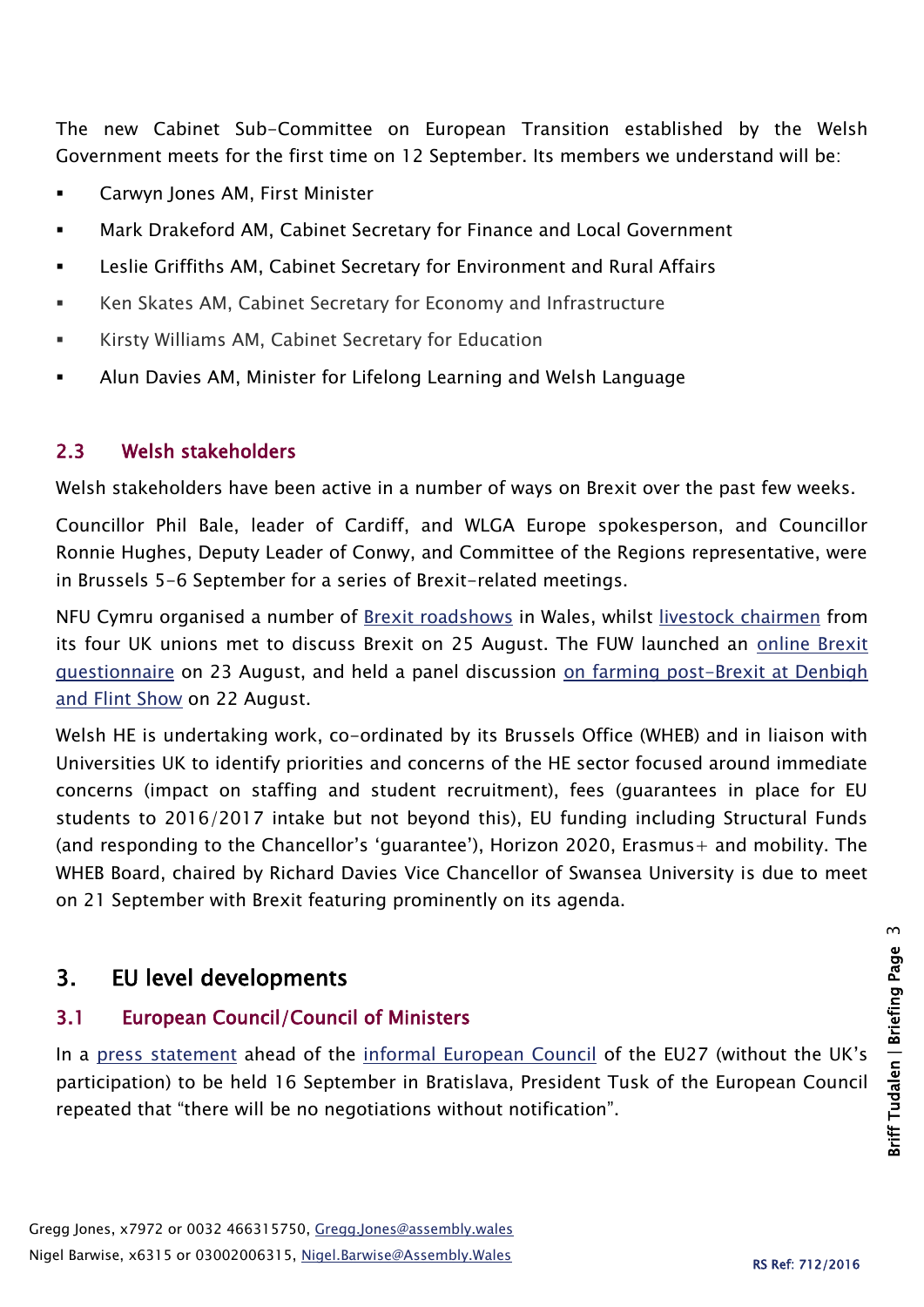#### 3.2 European Commission

In a [press statement](http://europa.eu/rapid/press-release_SPEECH-16-2946_en.htm) before the G20 meeting in China Commission President Jean-Claude Juncker said "Brexit will not be the major subject and the major issue when we will meet in Bratislava" (on 16 September).

The process of putting in place a team to support Michel Barnier, who from October will head up the European Commission's Taskforce for the Brexit negotiations, is underway. We understand Barnier will have a team of around 30-40 key officials to co-ordinate this work. We also understand there is a general expectation that the Commission will take the lead role in the mechanics of the negotiations, working closely with the Council's UK Taskforce, headed up by Didier Seeuws.

#### 3.3 European Parliament

The Civil Liberties Committee will hold a public hearing with Sir Julian King, [UK candidate for](http://www.europarl.europa.eu/news/en/news-room/20160902IPR41088/parliament-to-assess-uk-candidate-for-security-union-commissioner)  [Security Union Commissioner](http://www.europarl.europa.eu/news/en/news-room/20160902IPR41088/parliament-to-assess-uk-candidate-for-security-union-commissioner) on 12 September. The full House will take a vote on Thursday.

#### 3.4 Other: EU media

On 2 September the Japanese Foreign Ministry issued a 15 page [document setting out what it](http://www.mofa.go.jp/files/000185466.pdf)  [and Japanese businesses want from Brexit.](http://www.mofa.go.jp/files/000185466.pdf) The document warns that Japanese companies in the UK will relocate . There are around 50 Japanese companies based in Wales employing over 6,000 people.

There have been a number of comments reported in the media by Heads of State, and other senior politicians and officials over the past couple of weeks. Examples include:

- German economy minister Sigmar Gabriel said that [Britain must not be allowed to "keep](http://www.theguardian.com/politics/2016/aug/29/uk-must-pay-for-brexit-or-eu-is-in-deep-trouble-says-german-minister)  [the nice things"](http://www.theguardian.com/politics/2016/aug/29/uk-must-pay-for-brexit-or-eu-is-in-deep-trouble-says-german-minister) that come with EU membership without taking responsibility for the fallout from Brexit (Guardian report, 29 August).
- In an interview with Dutch radio on 2 September, the President of the EU Court of Justice said "[Brexit remains far from certain](http://www.dekennisvannu.nl/site/artikel/President-EU-Court-of-Justice-Brexit-remains-far-from-certain/8440)".
- In an interview with the BBC Russia's deputy Prime Minister said that [Brexit has weakened](http://www.bbc.co.uk/news/uk-37261388)  [Europe](http://www.bbc.co.uk/news/uk-37261388) (BBC interview, 2 September)

### 4. UK level developments

#### 4.1 UK Government

There continues to be a 'fluid' debate with the Cabinet as the UK Government moves towards formulating its vision of post-EU Britain ahead of the launch of formal negotiations of withdrawal that will commence following the triggering of Article 50.

#### Cabinet meeting 31 August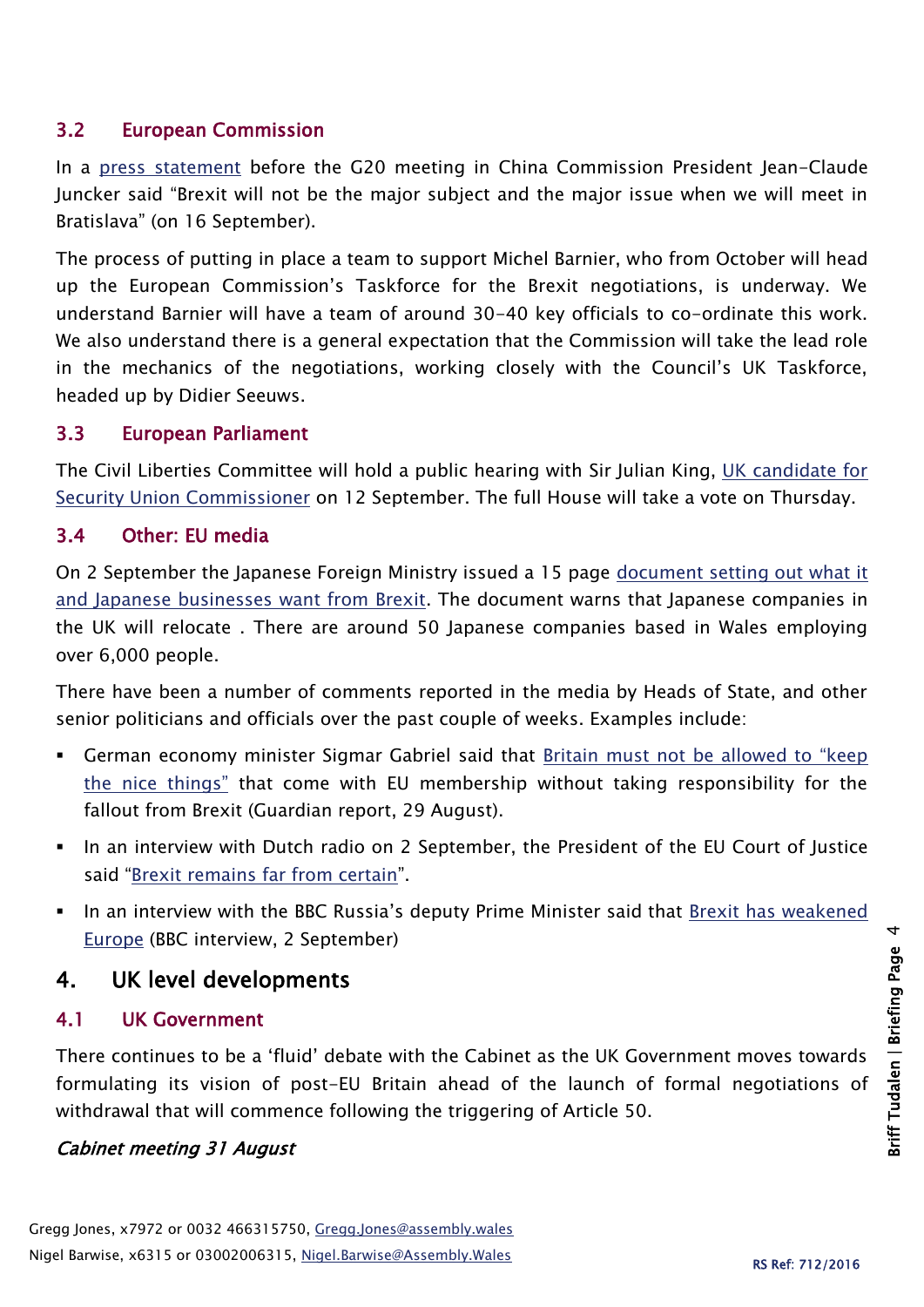A [Cabinet meeting was held at Chequers on 31 August 2016](https://www.gov.uk/government/news/cabinet-meeting-at-chequers-31-august-2016-pm-statement) with Brexit the first agenda item. The Prime Minister reiterated her previous statements that there will be no second referendum and 'no attempts to stay in the EU by the back door' and that 'Brexit means Brexit'. She also reaffirmed that Article 50 will not be triggered this year. [Speaking after the](http://www.bbc.co.uk/news/uk-politics-37219143)  [meeting](http://www.bbc.co.uk/news/uk-politics-37219143) the Prime Minister said there was agreement amongst the Cabinet of the need for a unique deal for Britain (as opposed to following an existing model such as the EEA, Swiss or Canadian models), and that this would include controls on immigration and a positive outcome on trade.

#### Differences of view on immigration and Single Market

On 5 September speaking at the G20 in China Prime Minister May [said a point-based](http://www.bbc.co.uk/news/uk-politics-37271420)  [immigration model would not allow the government to control who was coming from](http://www.bbc.co.uk/news/uk-politics-37271420)  [elsewhere in Europe.](http://www.bbc.co.uk/news/uk-politics-37271420) This follows statements by other members of her cabinet during the referendum campaign and post referendum period, such as Boris Johnson, Liam Fox, Chris Grayling, and Priti Patel, calling for a points-based approach.

There was also a public difference of view on the Single Market, with the Prime Minister stating on 6 September that the UK would take an ['ambitious' approach to negotiation's over](http://www.theguardian.com/politics/2016/sep/06/david-davis-single-market-stance-not-government-policy)  [its future participation in the Single Market,](http://www.theguardian.com/politics/2016/sep/06/david-davis-single-market-stance-not-government-policy) following the [House of Commons statement](file:///C:/Users/barwisen/AppData/Local/Microsoft/Windows/Temporary%20Internet%20Files/Content.Outlook/E3ECG62D/statement%20and%20took%20questions%20on%20Exiting%20the%20European%20Union) (followed by questions) by David Davis MP, Secretary of State for Exiting the EU, on 5 September where he had said it was 'improbable' the UK would be able to remain within the Single Market following Brexit.

The question of participation in the Single Market, and freedom of movement/controls over immigration will be one of the central areas of debate in the negotiations. This places the ongoing discussions between Switzerland and the EU on this very question in the limelight, with negotiations resume on 19 September aimed at resolving the impasse that followed a Swiss referendum in 2014 where the Swiss people voted to restrict freedom of movement. The Guardian reported that the Swiss Parliament is proposing a possible compromise – said to be backed by Swiss Ministers – which would see a law introduced to allow priority to be given to employing local people, rather than introducing a restrictions of freedom of movement into Switzerland.

This will be an interesting one to watch – particularly with French (April) and German (early autumn) elections next year where immigration will be a dominant theme of both campaigns. The setback suffered by German Chancellor Angela Merkel's Christian Democratic Union party last week in regional elections in Mecklenburg-Vorpommern (beaten into third place by the far-right nationalist AfD party which secured 21% of the vote on an anti-immigration platform) was a very timely reminder of this.

#### David Davis statement to the Commons

<u>In</u>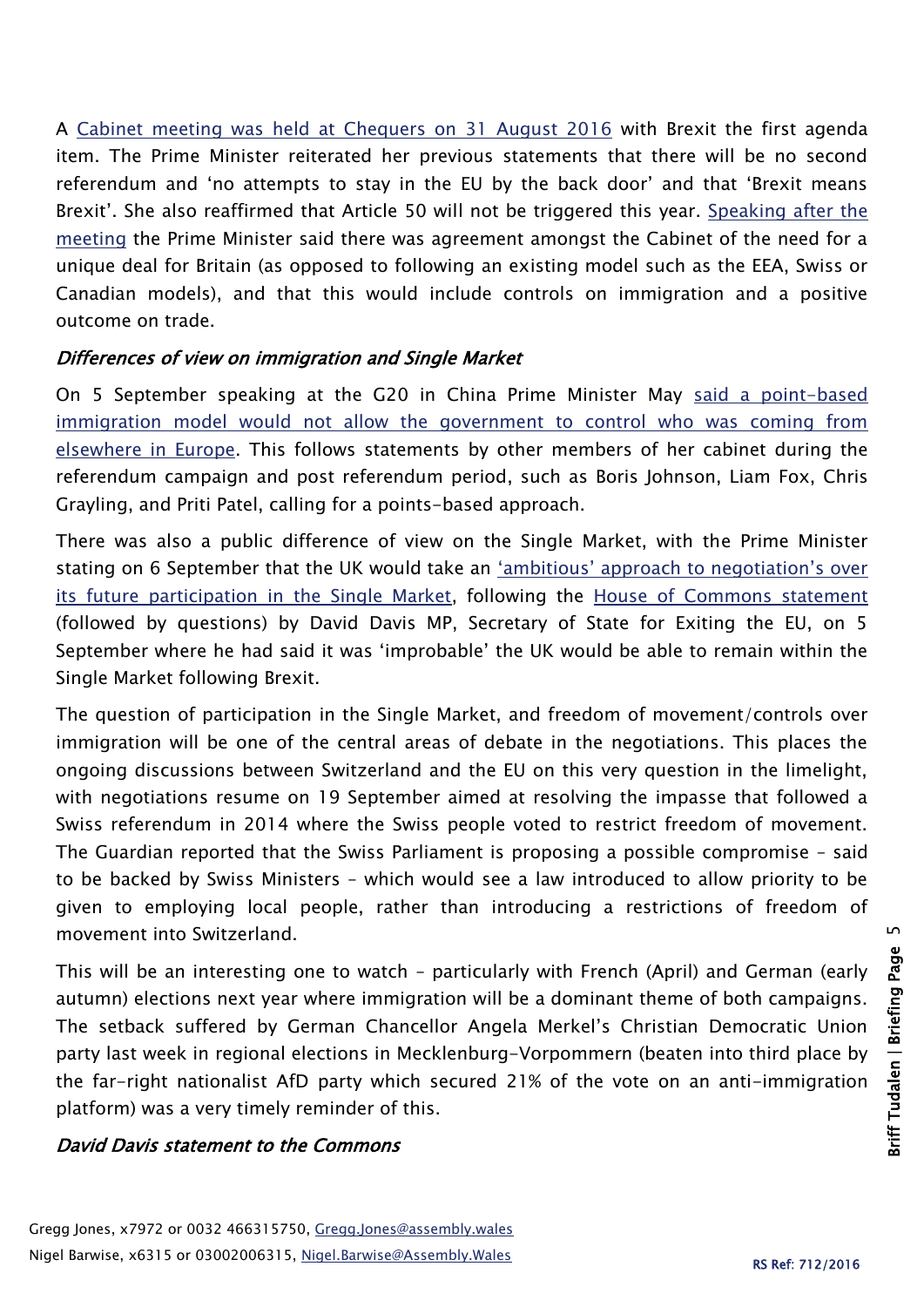In his statement to the Commons David Davis outlined a number of key principles the UK Government would respect in its approach to Brexit negotiations:

- Building a national consensus on Brexit through widespread consultation across the UK. The Secretary of State said his department was 'already fully engaged' with the Welsh Government and the other devolved governments, and he said he would be visiting Wales (and Scotland) 'soon' having recently visited Northern Ireland.
- Placing the national interest of the UK first in the negotiations whilst acting in good faith towards the other Member States (mutual respect and co-operation in the negotiations)
- Whenever possible minimising uncertainty through the negotiations
- Underlining that the sovereignty and supremacy of the Houses of Parliament is beyond doubt

The Secretary of State noted that the Prime Minister will lead the EU exit negotiations, supported by his Department for Exiting the EU and the other government departments. He also noted that his new department has 180 staff in London, 120 officials in Brussels, with further recruitment planned. He gave no details on whether or not staff from the Welsh Government and other devolved administrations had been seconded into his new department.

As for what Brexit means, the Secretary of State said this is clear: 'Britain is leaving the EU'. He said it would be a 'unique' solution for the UK, not an 'off the shelf' model, and that it would be centred around control over 'our borders and our laws' and control over taxpayers money (no compulsory contributions to the EU budget). The Secretary of State also described Brexit as a 'huge and exciting opportunity' for the UK, but underlined that the UK would not be turning its back on Europe, but would be looking for a dynamic, constructive and healthy future relationship.

#### Bilaterals with Heads of State

The Prime Minister has continued her process of contacting Heads of State for bilateral discussions on Brexit, with telephone calls to [Swedish Prime Minister Stefan Lofven](https://www.gov.uk/government/news/pm-call-with-swedish-prime-minister-10-august-2016) on 10 August, and [PM Sipilä of Finland and PM Solberg of Norway](https://www.gov.uk/government/news/pms-phone-calls-with-pm-sipila-of-finland-and-pm-solberg-of-norway-31-august-2016) on 31 August.

At the G20 in China the Prime Minister held a number of bilateral meetings with other Heads of State, focusing her discussions on potential future trade deals, pitching the UK as a global leader in free trade, and noting positive responses from six countries – China, India, Mexico, Singapore, and Australia. The list does not include the US, with President Obama speaking at the G20 meeting last week reaffirming statements he made in the lead up to the EU Referendum that negotiations with the EU over TTIP would take priority over future trade negotiations with the UK.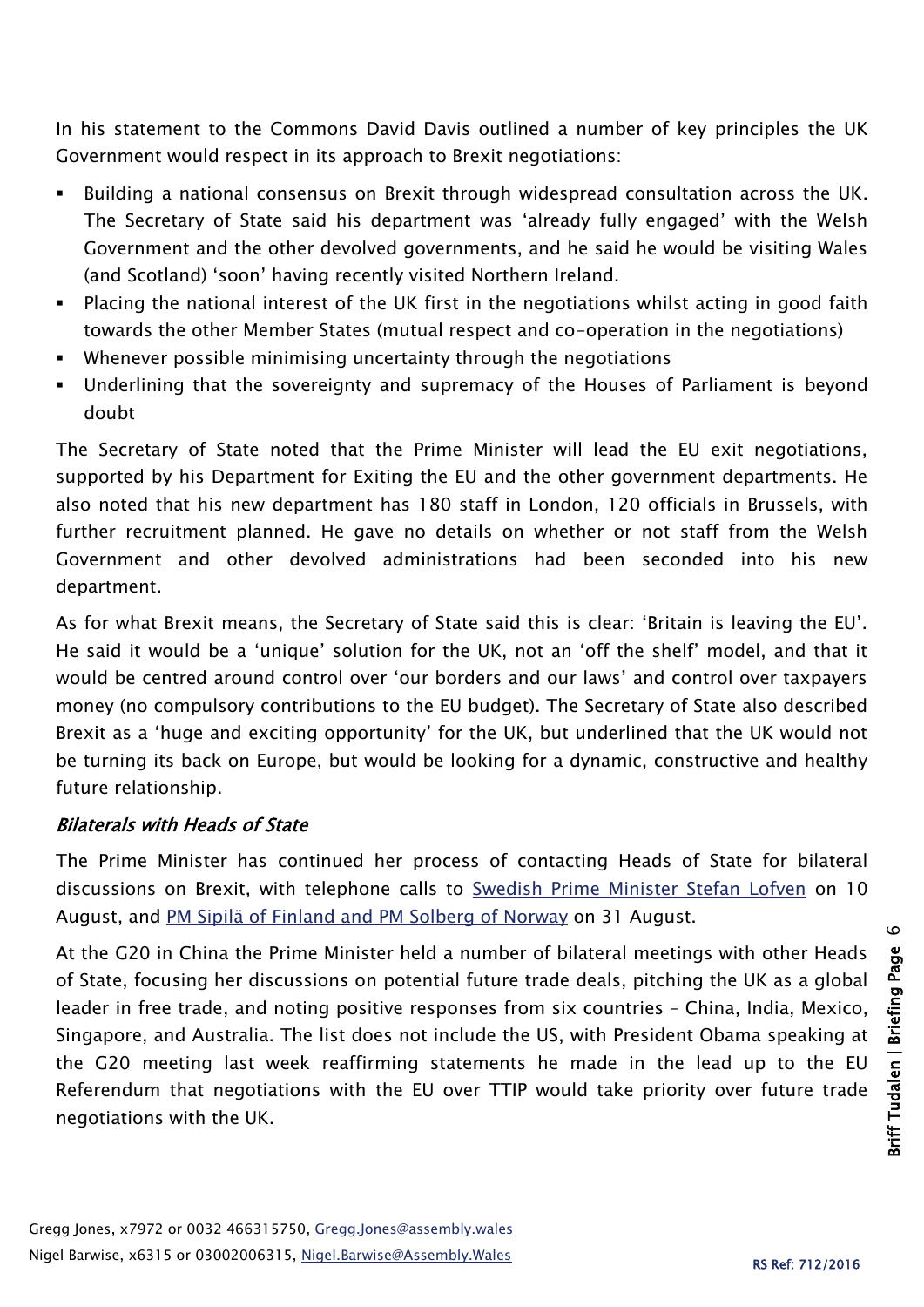#### 4.2 House of Commons

On 5 September MPs debated a petition calling for a second EU referendum. The online petition was backed by over 4.5 million people. As already noted the UK Government has ruled out holding a second referendum.

On 6 September the EU Select committee [took evidence on a new inquiry](http://www.parliament.uk/business/committees/committees-a-z/lords-select/eu-select-committee-/inquiries/parliament-2015/brexit-uk-irish-relations/) into UK-Irish relations, and continued taking evidence on the inquiry into parliamentary scrutiny of the Brexit process.

#### 4.3 House of Lords

On 5 September the Parliamentary Under-Secretary of State, Department for Exiting the European Union (Lord Bridges of Headley) gave a [statement and took questions on Exiting](http://hansard.parliament.uk/Lords/2016-09-05/debates/1609053000467/ExitingTheEuropeanUnion)  [the European Union.](http://hansard.parliament.uk/Lords/2016-09-05/debates/1609053000467/ExitingTheEuropeanUnion)

On 7 September the EU Energy and Environment Sub-Committee took evidence for its inquiry [Brexit: Fisheries,](http://www.parliament.uk/business/committees/committees-a-z/lords-select/eu-energy-environment-subcommittee/) and the EU Financial Affairs Sub-Committee took evidence for its inquiry [Brexit: Financial Services](http://www.parliament.uk/business/committees/committees-a-z/lords-select/eu-financial-affairs-subcommittee/)

On 8 September the EU External Affairs and EU Internal Market Sub-Committees held a [joint](http://www.parliament.uk/business/committees/committees-a-z/lords-select/eu-internal-market-subcommittee/news-parliament-2015/brexit-future-trade-inquiry-launch/)  [double evidence session](http://www.parliament.uk/business/committees/committees-a-z/lords-select/eu-internal-market-subcommittee/news-parliament-2015/brexit-future-trade-inquiry-launch/) launching their new inquiry "Brexit: future trade between the UK and the EU".

On 13 September the EU Justice Sub-Committee will take evidence on its inquiry [Brexit:](http://www.parliament.uk/business/committees/committees-a-z/lords-select/eu-justice-subcommittee/)  [Acquired Rights,](http://www.parliament.uk/business/committees/committees-a-z/lords-select/eu-justice-subcommittee/) whilst on 14 September the EU Home Affairs Sub-Committee will take evidence on its inquiry [Brexit: future UK-EU security and policing co-operation](http://www.parliament.uk/business/committees/committees-a-z/lords-select/eu-home-affairs-subcommittee/)

## 5. Scotland

#### 5.1 Scottish Parliament

The Scottish Parliament's European and External Relations Committee last week considered its initial report from its inquiry into [The EU Referendum and its implications for Scotland](http://www.parliament.scot/parliamentarybusiness/CurrentCommittees/european-committee.aspx).

#### 5.2 Scottish Government

The following is a selection of relevant developments involving or led by the Scottish Government on Brexit:

- **5 September:** [Sturgeon seeks UK 'coalition' over European single market](http://www.bbc.co.uk/news/uk-scotland-scotland-politics-37266240)
- On 29 August the second meeting of the [Standing Council on Europe](http://news.scotland.gov.uk/News/Brexit-threat-to-human-rights-29a8.aspx) discussed options to protect Scotland's interests in the wake of the EU Referendum.
- **Michael Russell MSP was appointed on 25 August to lead on UK Government engagement** [on Scotland's place in Europe](http://news.scotland.gov.uk/News/New-Minister-appointment-2968.aspx).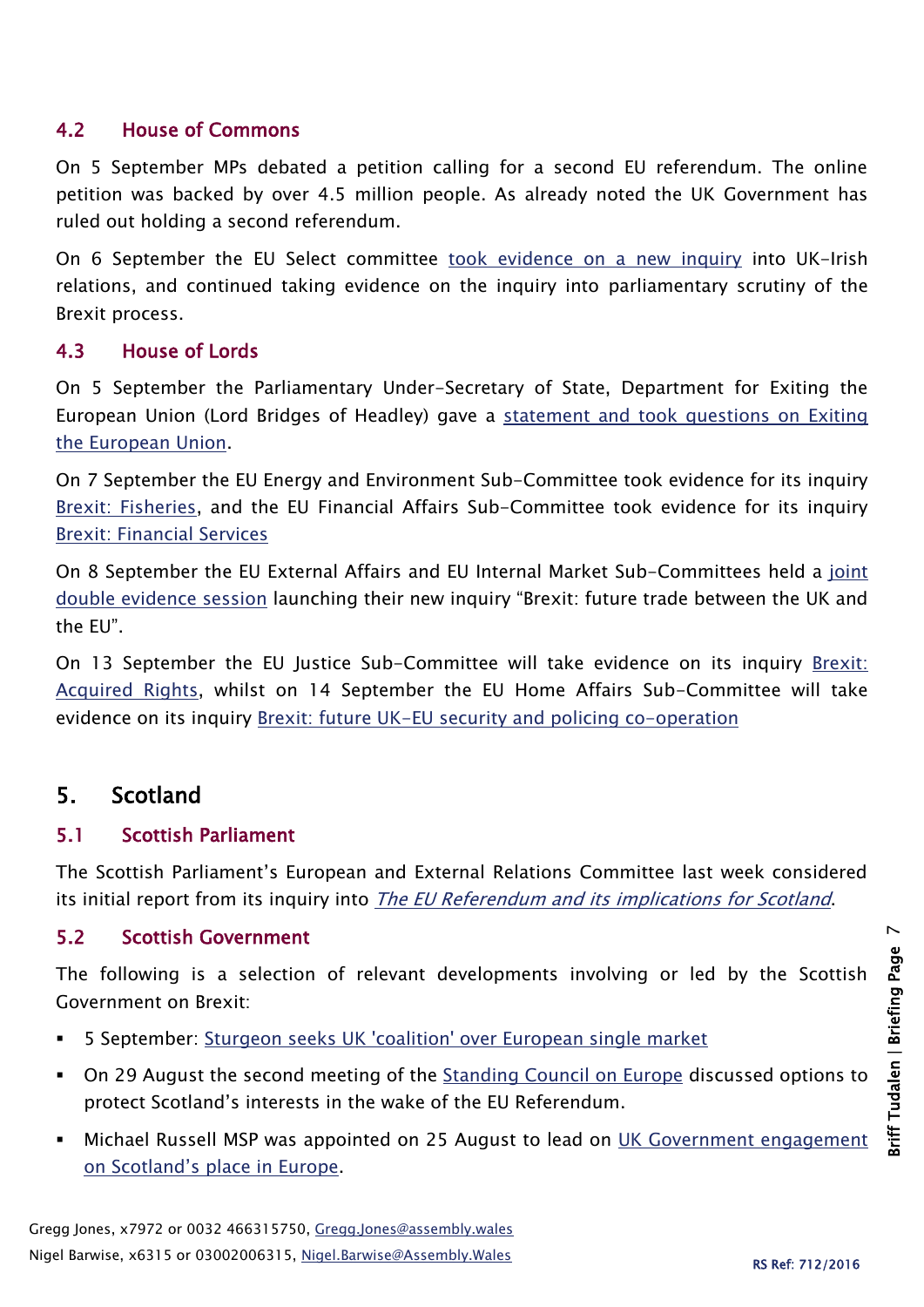- [Brexit research shows economic risk to Scotland](http://news.scotland.gov.uk/News/Brexit-research-shows-economic-risk-to-Scotland-2940.aspx) Scottish Government report
- 17 August: [EU nationals Ask the FM](http://news.scotland.gov.uk/News/EU-nationals-Ask-the-FM-28d9.aspx) FM pledges to take concerns of Scotland's EU citizens direct to UK Government. This event took place following a special European Cabinet meeting in Edinburgh.
- 13 August: Scottish Finance Secretary Derek Mackay urges the UK Government to [guarantee crucial EU funding streams](http://news.scotland.gov.uk/News/Clarity-sought-over-EU-funds-28b4.aspx) to end uncertainty and help bring stability to the economy.
- 10 August: First Minister Nicola Sturgeon announces [measures to support and stimulate](http://news.scotland.gov.uk/News/Capital-spending-boost-post-Brexit-vote-2872.aspx)  [the economy in the wake of the EU referendum.](http://news.scotland.gov.uk/News/Capital-spending-boost-post-Brexit-vote-2872.aspx)

## 6. Northern Ireland

On 13 August Northern Ireland Finance Minister Máirtín Ó Muilleoir said that [short term](https://www.finance-ni.gov.uk/news/treasury-announcement-eu-funding-unacceptable-o-muilleoir)  [assurances provided by the Chancellor around EU funding do not go far enough](https://www.finance-ni.gov.uk/news/treasury-announcement-eu-funding-unacceptable-o-muilleoir)

On 1 September [Northern Ireland Minister for Agriculture, Environment and Rural Affairs](https://www.daera-ni.gov.uk/news/mcilveen-discusses-eu-exit-cabinet-ministers) Michelle McIlveen met the Secretary of State for Exiting the European Union, David Davis, and the Northern Ireland Secretary James Brokenshire.

## 7. British-Irish relations

#### 7.1 British-Irish Council

Nothing to report

#### 7.2 British-Irish Parliamentary Assembly (BIPA)

The British Irish Parliamentary Assembly (BIPA) Committee C – Economic Affairs has launched an inquiry into *The possible implications of the UK's EU referendum on the agri-food sectors of the BIPA member countries*, with a view to producing a report in early 2017.

#### 7.3 House of the Oireachtas (Irish Parliament)

On 22 September the Houses of the Oireachtas (Dáil and Seanad) will host an off-site Symposium on the topic of the *Economic implications of UK withdrawal from the European* Union. The British Ambassador to Ireland, His Excellency Robin Barnett, Ireland's Permanent Representative to the EU His Excellency Declan Kelleher and a range of other speakers from academia, business, representative bodies and groups will participate in the Symposium

## 8. Other reports published

House of Commons Library: